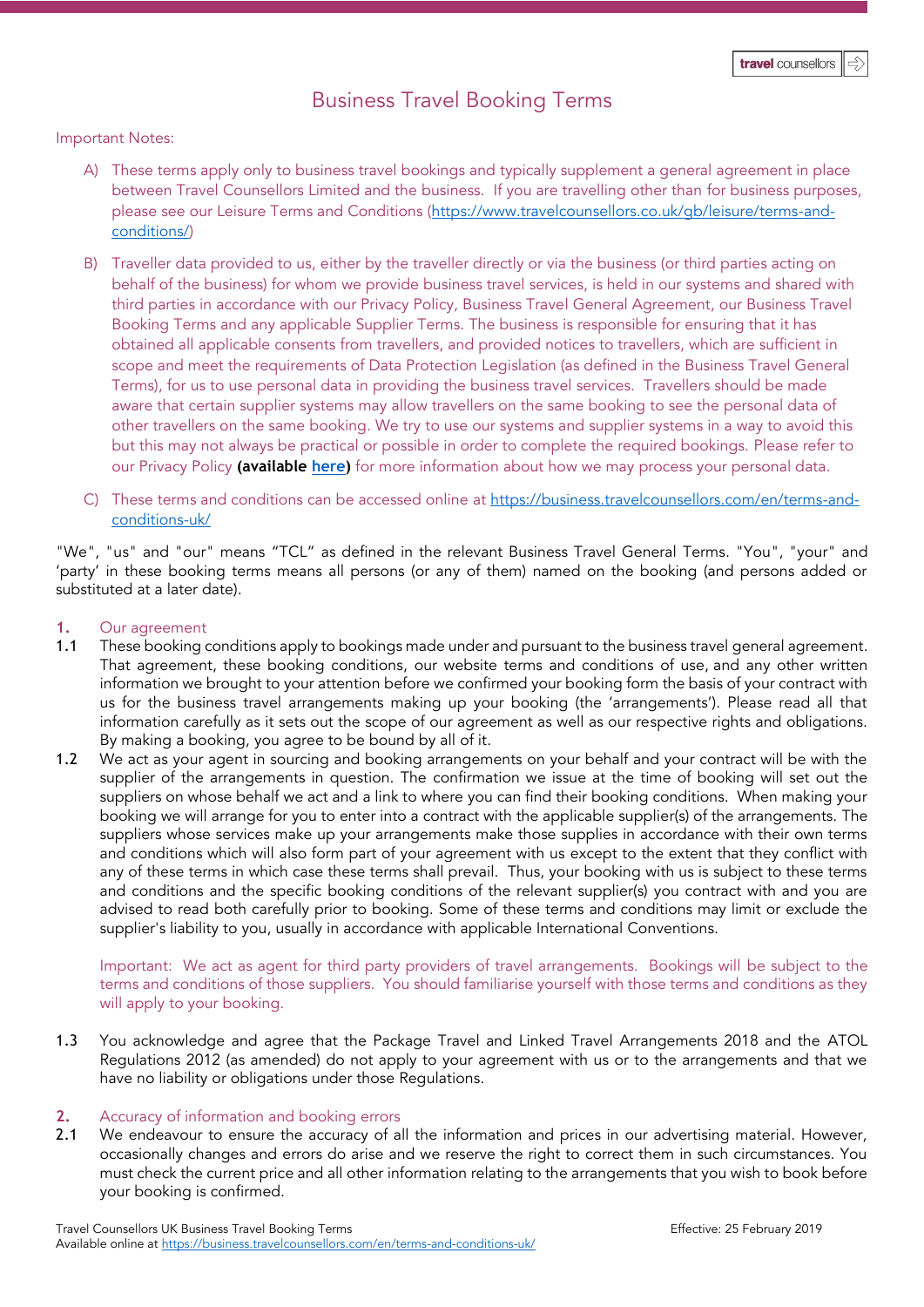# **3.** Booking and Payment

- 3.1 You must make payment for your arrangements in accordance with the instructions we give you. If we do not receive any payment due in full and on time, we reserve the right to treat your booking as cancelled by you in which case the cancellation charges set out in clause 5 below will become payable.
- 3.2 Except where otherwise advised or stated in the booking conditions of the supplier concerned, all monies you pay to us for arrangements will be held on your behalf until they are paid to the supplier. Please note your payment to us does not constitute payment to the supplier and if we collect monies from the supplier on your behalf, the supplier's liability to pay that money to you is discharged.
- 3.3 Please check all details on the confirmation (or any other document issued) immediately on receipt. It may not be possible to make changes to your arrangements later so you should notify us of any inaccuracies in any documentation within ten days of our sending it out. We accept no liability for additional charges you may incur if you don't.
- 3.4 Where you make payment via a credit or debit card, you agree that such card is a commercial card as defined in the Payment Services Directive 2, namely, a 'card-based payment instrument issued to undertakings or public sector entities or self-employed natural persons which is limited in use for business expenses where the payments made with such cards are charged directly to the account of the undertaking or public sector entity or selfemployed natural person.' Accordingly, that you are obliged to pay the card payment charges as notified to you.
- 3.5 All amounts due shall be paid in full without any set-off, counterclaim, deduction or withholding (other than any deduction or withholding of tax as required by law).

# **4.** Insurance

4.1 It is a condition of our agreement that you are covered by adequate insurance for your arrangements. Such insurance as a minimum must cover your losses sustained as a result of cancellation, medical issues, and repatriation in the event of accident or illness. You must ensure that the policy you purchase is suitable for your confirmed arrangements including any hazardous activities. Many policies do not cover such activities so you must check the small print before purchasing and if in doubt, check with the insurers that you will be covered. If you choose to participate without adequate insurance cover, we will not be liable for any of your losses howsoever arising, in respect of which insurance cover would otherwise have been available.

# **5.** Special requests

5.1 Special requests relating to your arrangements must be advised to us at the time of booking and confirmed to us in writing. Whilst we will try to arrange your reasonable special requests, we cannot guarantee that they will be fulfilled. If we are able to specifically confirm a special request or requirement on behalf of a supplier, we will do so on our confirmation but where requests or requirements have not been so confirmed in writing on our confirmation, a failure to meet them will not be a breach of contract.

# **6.** The price you pay

6.1 The supplier may amend the price of unconfirmed arrangements at any time and amend the price of confirmed arrangements for reasons beyond its control. It may also correct errors in the prices of confirmed arrangements.

# **7.** Changes and cancellations by you

- 7.1 If you wish to make any changes to your arrangements after they have been confirmed, including if you wish to cancel all or some of them, you must inform us in writing as soon as possible. Your notice requesting a change or cancellation will only take effect when it is received in writing by us at our offices and will be effective from the date on which we receive it. We can't guarantee that changes can be met, although we will do our best to assist.
- 7.2 Cancellations can only be accepted in accordance with the terms and conditions of the supplier concerned and the supplier may charge the cancellation or amendment charge showing in their terms and conditions (which may be 100% of the cost of the arrangements). We reserve the right to charge an administration charge for processing any changes or cancellations. Where we are unable to assist with making a requested change, and you do not wish to proceed with the original booking we will treat this as a cancellation by you.

# **8.** Changes and cancellations by the applicable supplier<br>**8.1** We will inform you of any changes or cancellations

We will inform you of any changes or cancellations made to the arrangements by the supplier as soon as reasonably possible after we become aware of such. If, as part of any such amended or cancelled arrangements, the supplier offers alternative arrangements or a refund, you must let us know whether you wish to accept the alternative arrangements within the time frame we stipulate. If you fail to do so, the supplier is entitled to assume that you accept the cancellation and wish to receive a full refund. Where no alternative arrangements are offered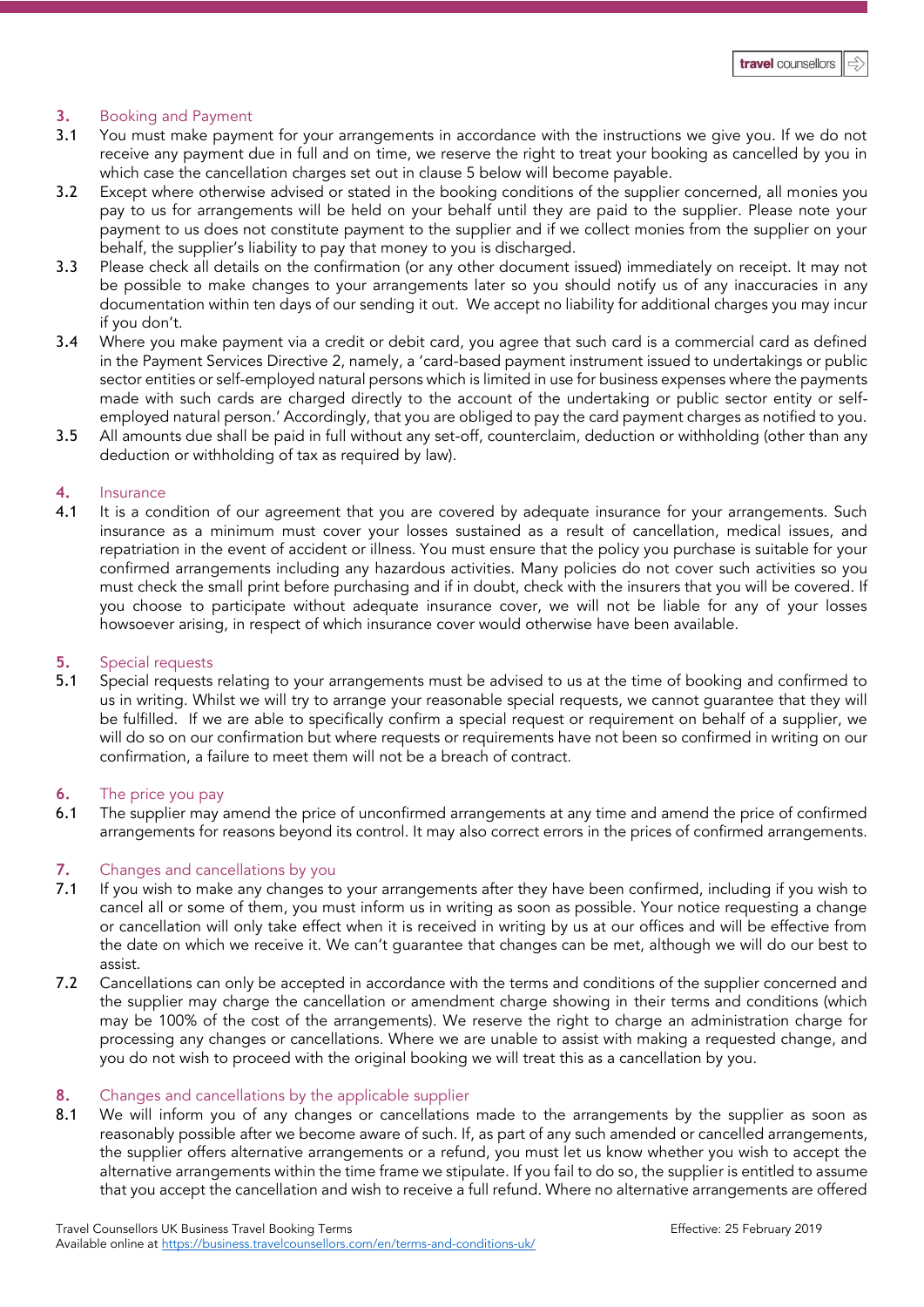by the supplier or (acting reasonably) you reject the alternative arrangements, we shall assist you in sourcing alternative arrangements, at your request. We accept no liability for any changes or cancellations made to any arrangements by the supplier.

# **9.** Unavoidable and extraordinary circumstances

9.1 Except where otherwise expressly stated in these booking conditions we will not be liable or pay you compensation if our contractual obligations to you are affected by unavoidable and extraordinary circumstances which we or the supplier(s) of the service(s) in question could not avoid even taking all reasonable measures. These events can include, but are not limited to war, threat of war, civil strife terrorist activity and its consequences or the threat of such activity, riot, the act of any government or other national or local authority including port or river authorities, industrial dispute, lock closure, natural or nuclear disaster, fire, chemical or biological disaster and adverse weather, sea, ice and river conditions and all similar events outside our or the supplier(s) control. Advice from the Foreign Office to avoid or leave a particular country may constitute unavoidable and extraordinary circumstances.

# **10.** Complaints

10.1 Since the contract for the provision of the arrangements is between you and the supplier, any queries or concerns should be addressed directly to them. Thus, if you experience difficulty whilst away or perceive that your arrangements do not conform to those you have booked, please inform the relevant supplier without undue delay so that they can take steps to assist you or put things right. In our role as agent, we can assist you in addressing any complaints that you may have to the supplier either before, during or after performance of the arrangements. Please contact your Travel Counsellor in the first instance. We or any supplier concerned will accept no liability if you fail to follow the procedure set out in this clause.

# **11.** Your behaviour

11.1 If in our reasonable belief or opinion or in the reasonable belief or opinion of any person in authority, your behaviour is jeopardising the safety of aircraft, people or property therein or good order and discipline on board; or is causing or is likely to cause distress, danger, damage or annoyance to any third party or property, or to cause a delay or diversion to transportation, we reserve the right to terminate your arrangements immediately. In the event of such termination our responsibilities to you will cease and you will be required to leave your accommodation or other service immediately. We will have no further obligations to you and will not meet any expenses, costs or losses incurred as a result. You may also be required to pay for loss and/or damage caused by your actions directly to the applicable supplier prior to departure from the service. If you fail to do so, you will be responsible for meeting any claims and costs subsequently made against us as a result.

# **12.** Our responsibilities

- 12.1 Our agreement with you and the service we provide for you is to source and book arrangements for you, as your agent. Your contract(s) are with each applicable supplier of your arrangements and their booking conditions govern each contract. As a booking agent, we have no responsibility for the actual provision of the arrangements or for the acts or omissions of the supplier(s) concerned or any of its employees, agents, suppliers or subcontractors. Our responsibilities are limited to making the booking in accordance with your instructions. We accept no responsibility for any information about the arrangements that we pass on to you in good faith.
- 12.2 We will not accept responsibility on any legal basis or pay you compensation for any injury, illness, death, loss, damage, expense, cost or other claim of any description if it results from:-
	- (a) the act(s) and/or omission(s) of the person(s) affected;
	- (b) the act(s) and/or omission(s) of a third party unconnected with the provision of the services contracted for and which were unforeseeable or unavoidable; or
	- (c) Unavoidable and extraordinary circumstances as described in clause 7.
- 12.3 We will not be responsible on any legal basis or pay you compensation:-
	- (a) for services or facilities which do not form part of our agreement or where they are not advertised by us.
	- (b) for any loss of profit, business, contracts, revenues or for any special, indirect or consequential damage of any nature whatsoever.
- 12.4 Any compensation that is payable will be calculated taking into consideration all relevant factors for example (but not limited to):-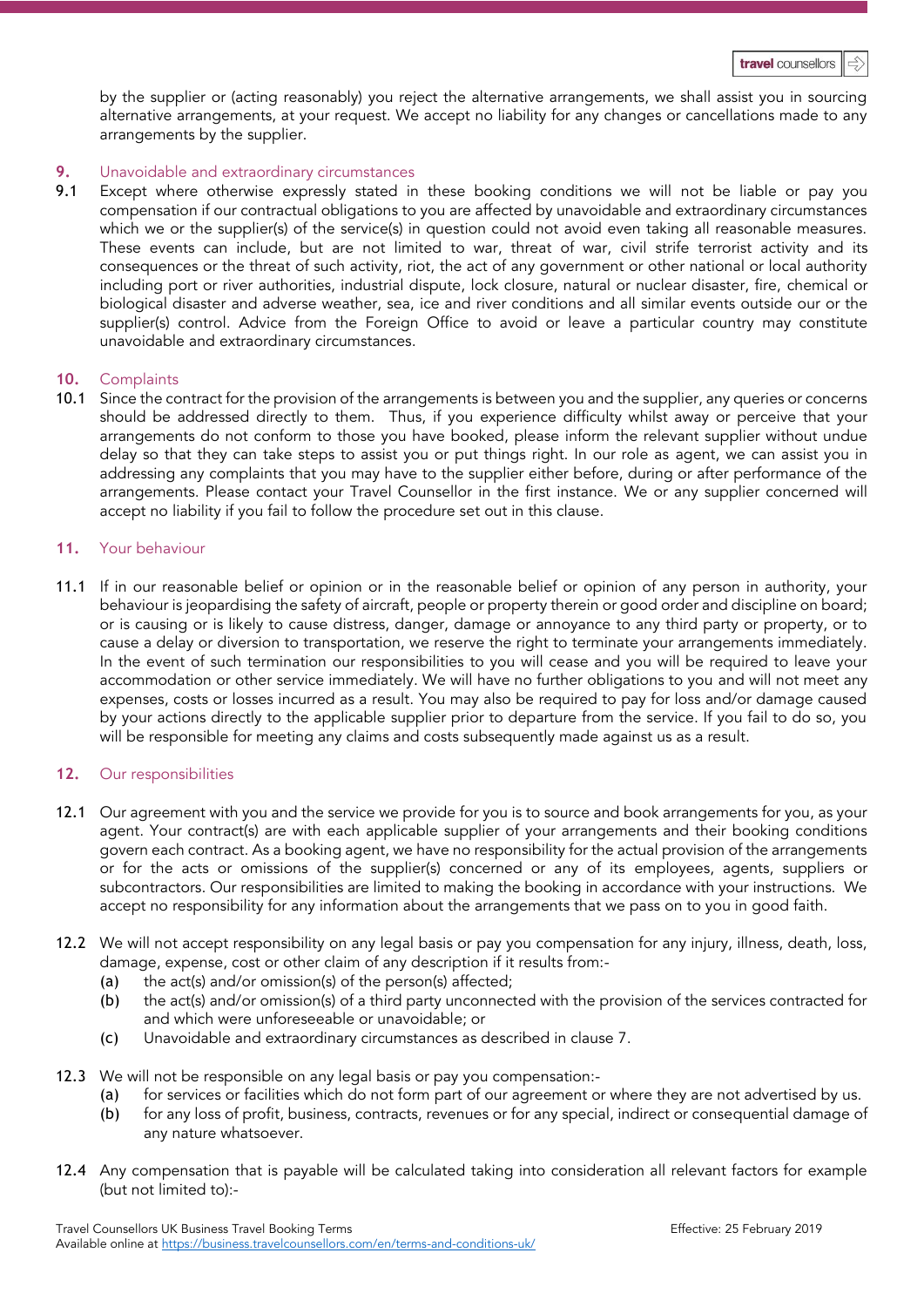- (a) whether or not you have followed the complaints procedure as described in these conditions. It is a condition of our acceptance of liability under this clause that you notify any claim to ourselves and our supplier(s) strictly in accordance with the complaints procedure set out in these conditions.
- (b) the extent to which ours or our employees' or suppliers' negligence affected the arrangements.
- 12.5 When making any payment, we are entitled to deduct any money which you have received or are entitled to receive from any transport provider or hotelier for the complaint or claim in question; and where any payment is made, the person(s) receiving it (and their parent or guardian if under 18 years) must also assign to ourselves or our insurers any rights they may have to pursue any third party and must provide ourselves and our insurers with all assistance we may reasonably require.
- 12.6 If you prove that we have not discharged our duties under i), we limit our responsibility to you in the following situations:-
	- (a) Luggage or personal possessions and money The maximum amount we will have to pay you in respect of any claim for loss of and/or damage to any luggage or personal possessions or money is an amount equivalent to the excess on your insurance policy which applies to this type of loss per person in total because you are assumed to have adequate insurance in place to cover any losses of this kind.
	- (b) Claims covered by an International Convention When arranging transportation for you, we rely on the terms and conditions contained within any applicable International Conventions. The extent of or the conditions under which compensation is to be paid or liability accepted will in all cases be limited as if we were carriers under the appropriate Conventions, which include The Warsaw/Montreal Convention (international travel by air); The Athens Convention (with respect to sea travel); The Berne/Cotif Convention (with respect to rail travel) and The Paris Convention (with respect to hotel arrangements). You can ask us for copies of these Conventions.
	- (c) Claims not falling under (a) or (b) above and which don't involve injury, illness or death The maximum amount we will have to pay you in respect of all claims not falling under (a) or (b) above and which don't involve injury, illness or death these claims is twice the price paid by or on behalf of the person(s) affected in total. Our total liability includes liability in contract, tort (including negligence), breach of statutory duty, or otherwise, arising under or in connection with this agreement.
- 12.7 Nothing in this clause or these terms shall operate to limit or exclude TC's liability for any liability which cannot be limited or excluded by law.

# 13. Jurisdiction and applicable law

13.1 These Booking Conditions and any agreement to which they apply are governed in all respects by English law. We both agree that any dispute, claim or other matter which arises between us out of or in connection with your contract or booking will be dealt with by the Courts of England and Wales only.

# **14.** Passports, visas and health requirements

- 14.1 A full British passport presently takes approximately 2 to 6 weeks to obtain. If you or any member of your party is 16 or over and haven't yet got a passport, our recommendation is that you should apply for one at least 6 weeks before your arrangements. The UK Passport Service has to confirm your identity before issuing your first passport and will ask you to attend an interview in order to do this. Requirements may change and you must check the up to date position in good time before departure with the Embassy or consulate of the country(ies) you are travelling through and to.
- 14.2 Information on health is contained in the Department of Health leaflet T7 (Health Advice for Travellers) available from the Department of Health by telephone on 0870 1555455 or via its website www.dh.gov.uk and from most Post Offices. For holidays in the EU / EEA you should obtain an EHIC (European Health Insurance Card) prior to departure from the Department of Health (see leaflet T7 and the website www.dh.gov.uk). Health requirements and recommendations may change and you must check the up to date position in good time before departure.
- 14.3 It is the Organiser's responsibility to ensure that all members of the party are in possession of all necessary travel and health documents before departure. All costs incurred in obtaining such documentation must be paid by you. We regret we cannot accept any liability if you or any member of your party are refused entry onto any